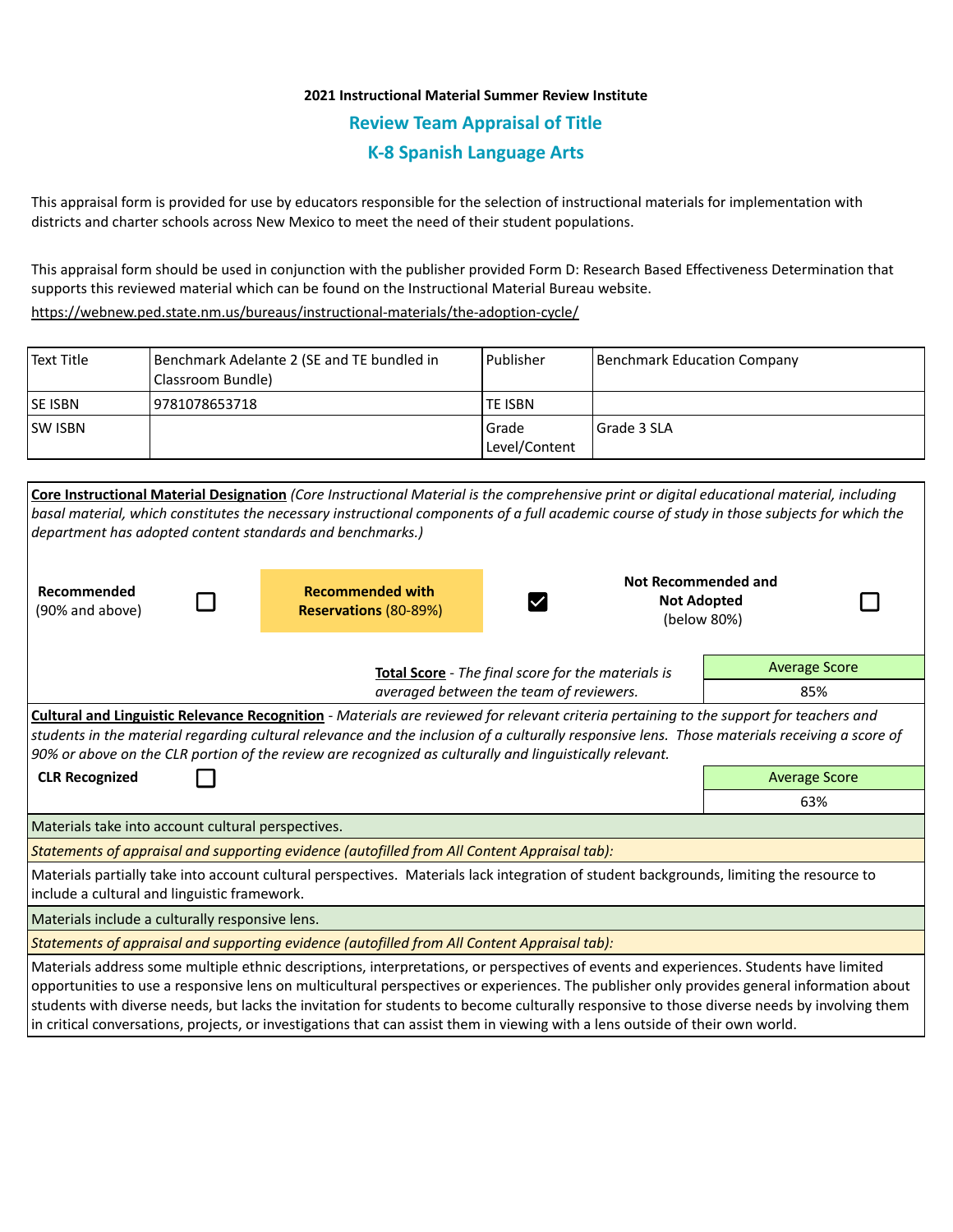**Standards Review** *- Materials are reviewed for alignment with the state adopted content standards, benchmarks and performance standards.*

Average Score

86%

Materials align with grade level SLA standards overall.

*Statements of appraisal and supporting evidence:* 

The materials partially align with grade level SLA standards overall. The Spanish Foundational Skills Standards whole group lessons provide limited support for students, but are available in the intervention lessons.

Materials align to reading standards.

*Statements of appraisal and supporting evidence:* 

The materials mostly align to reading standards. The standards are revisited throughout each unit. Students are exposed to a variety of standards in each lesson. The lessons, however, do not always address the standard in its entirety. There are limited activities and lessons each week for students to demonstrate mastery of the standards in various forms.

Materials align to writing standards.

*Statements of appraisal and supporting evidence:* 

Students conduct a research project where they explore and present on a particular topic. However, students read a lengthy passage of text, then afterwards they are expected to write about the topic with minimal guidance. Limited opportunities for students to create opinion, informational, and narrative writing pieces was demonstrated.

Materials align to speaking and listening standards.

*Statements of appraisal and supporting evidence:* 

In reference to speaking, listening and responding to text activities, students have access to sharing and retelling stories and formulating questions with peers or as whole group. Students have limited opportunities for presentations or other ways of demonstrating their mastery of the speaking standards. The lack of student reflection was a determining factor in the materials partially meeting the speaking and listening standards.

Materials align to language standards.

*Statements of appraisal and supporting evidence:* 

The language materials address language conventions such as possessives, the importance of affixes, vocabulary acquisition, orthography convention, and accents. Students practice punctuation, capitalization, and the use of formal and informal language. Students acquire and practice language standards in the intervention units. There is a deficit of whole group activities in the teacher edition; students have limited opportunities to practice language standards to reach mastery.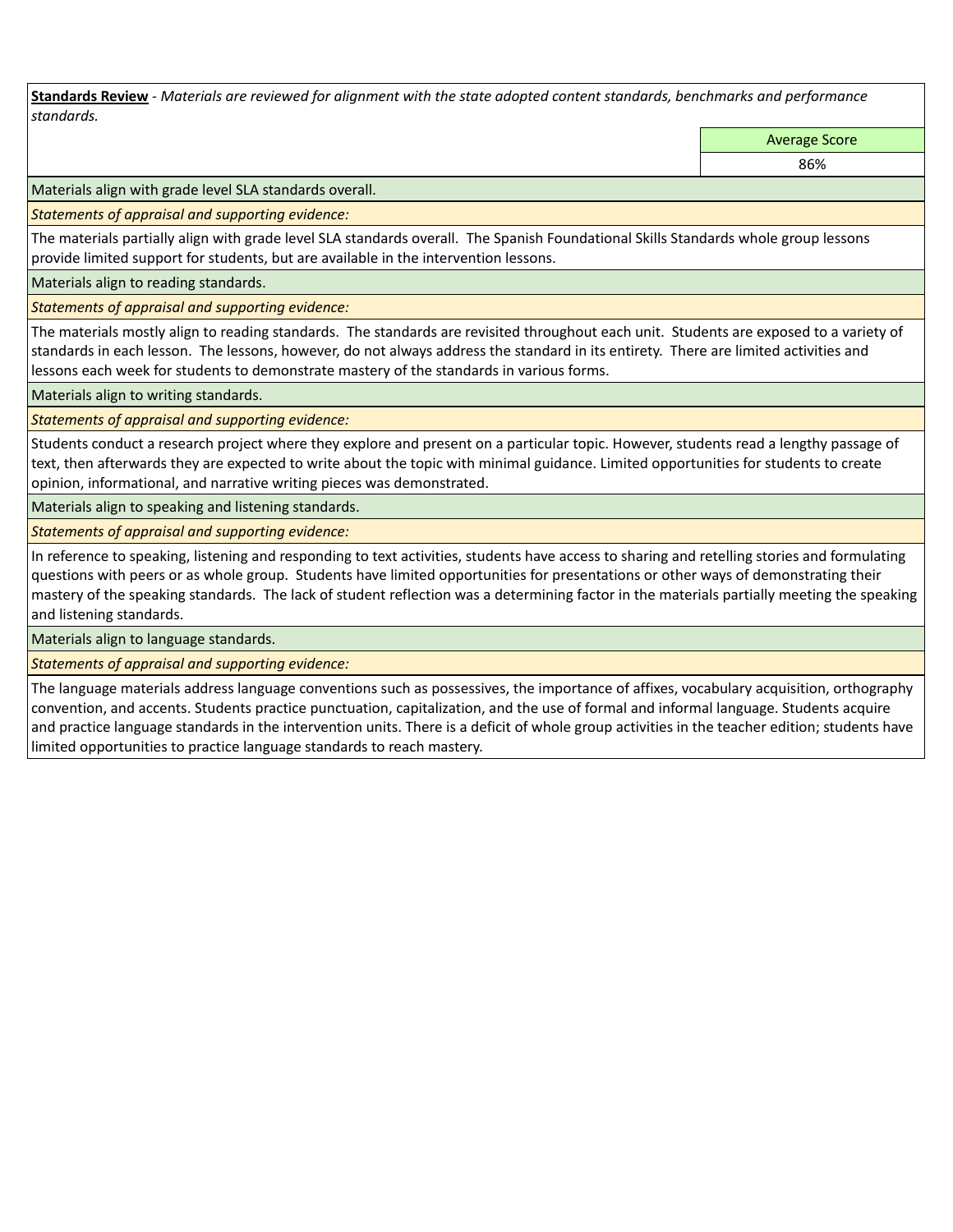**SLA Content Review** *- Materials are reviewed for relevant criteria pertaining to the support for teachers and students in the specific content area reviewed.*

Average Score

91%

Materials provide a selection and range of high-quality texts worthy of students' time and attention, exhibiting exceptional craft and thought and/or providing useful information.

*Statements of appraisal and supporting evidence:* 

The student materials provide a variety of topics such as space, weather, animal adaptations, characters, government, technology, forces and interactions. Hence, there was no evidence adhering to global perspectives for students. The texts are limited in the cultural relevance, including reference to parts of the world that students are not necessarily familiar with. Materials provide a limited selection and range worthy of students' time and attention, exhibiting limited craft and thought.

Questions in the materials are high-quality text-dependent and text-specific questions. The overwhelming majority of these questions are text-specific and draw student attention to the particulars in the text.

*Statements of appraisal and supporting evidence:* 

Materials provide a well-balanced selection of content rich and well-crafted texts, representing literature and informational text, varied by genre and subject matter. Student edition provides a variety of topics, however there is no evidence that the material provides authentic texts for students attention and/or interests to text. The texts are limited in the cultural relevance, limiting the texts to parts of the world that students are not necessarily familiar with.

Materials provide scaffolding and supports to enable students' learning of Spanish language arts.

*Statements of appraisal and supporting evidence:* 

The specific Spanish lessons provide an opportunity for students to discuss accents, homophones, reciprocal pronouns, adjectives place, and orthographic accents. However, there is no evidence that the resources provide an opportunity for students to discuss regional concepts. There are limitations to materials within leveled text for at risk students; there are no leveled text below 20. Publisher's citations do not present Spanish Language regionalism. Materials were limited in providing scaffolding support to enable students' Spanish Language Arts instruction.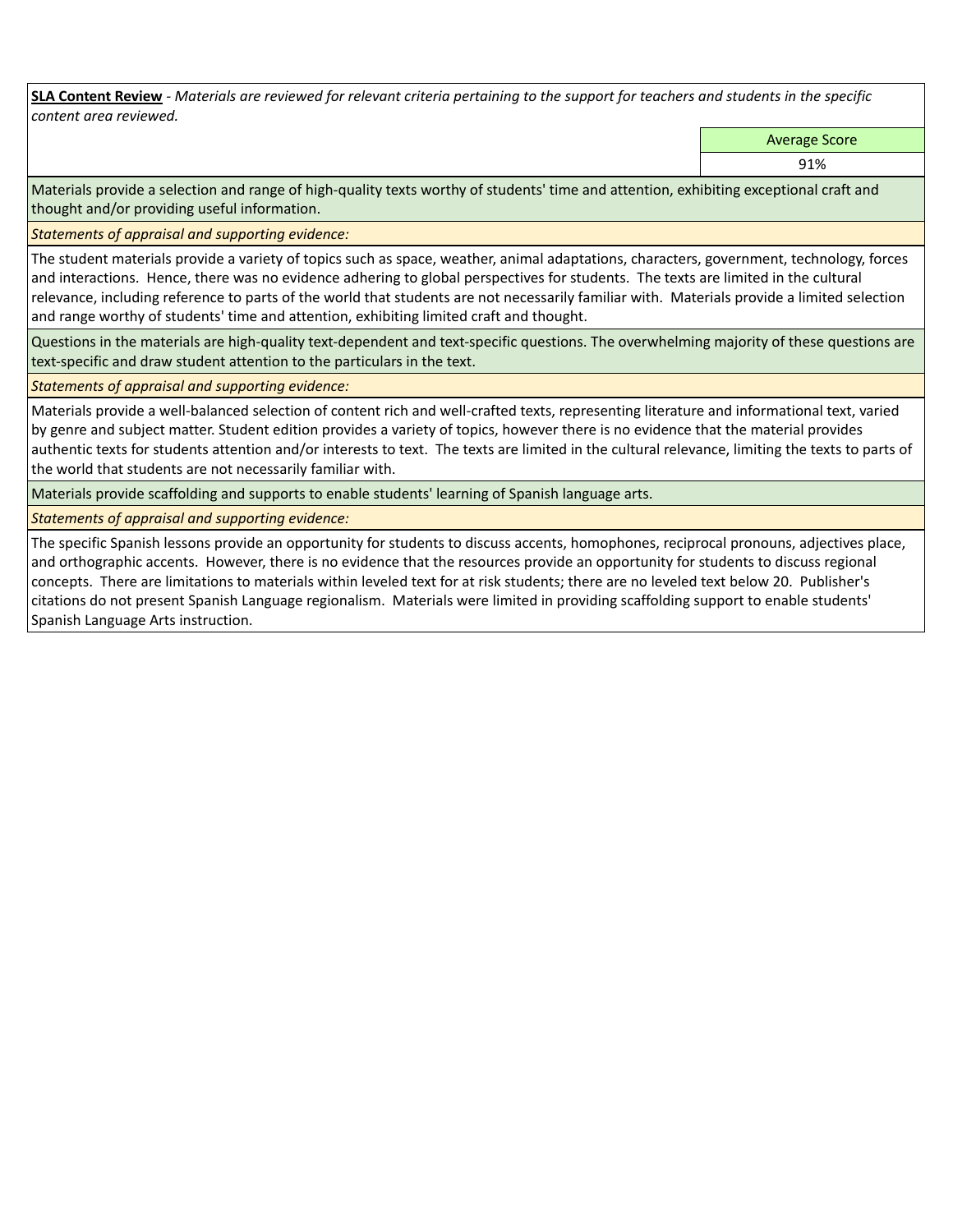**All Content Review** *- Materials are reviewed for relevant criteria pertaining to the support for teachers and students in the material regarding the progression of the standards, lesson structure, pacing, assessment, individual learners and cultural relevance.*

Average Score

77%

Materials are coherent and consistent with the standards that all students should study in order to be college and career ready.

*Statements of appraisal and supporting evidence:*

Materials are somewhat coherent and consist with the standards that all students should study in order to be college and career ready. Instruction provides leveled texts, close reads, fluency practice, and intervention lessons and strategies to help students meet grade level standards.

Materials are well designed and take into account effective lesson structure and pacing.

*Statements of appraisal and supporting evidence:*

Materials are designed and take into account effective lesson structure and pacing. Each of the ten units is designed in a three-week cycle where the lessons are organized in a five day sequence with very specific objectives and tasks.

Materials support teacher planning, learning, and understanding of the standards.

*Statements of appraisal and supporting evidence:*

Materials support teacher planning, learning, and understanding of the standards. Lessons are structured in a manner that teachers can identify specific stopping points for demonstration, guided practice, share and reflect, and comprehension application.

Materials offer teachers resources and tools to collect ongoing data about student progress on the standards.

*Statements of appraisal and supporting evidence:*

Materials partially offer teachers resources and tools to collect ongoing data about student progress on the standards. Assessments address a variety of question types, such as multiple choice and constructed response. Unit assessments cannot be modified to meet the needs of individual students.

Materials support effective use of technology to enhance student learning.

*Statements of appraisal and supporting evidence:*

Materials support effective use of technology to enhance student learning. Ebook texts provide an opportunity for students to engage with tools such as notes, highlighters, and bookmarks.

Materials can be easily customized for individual learners.

*Statements of appraisal and supporting evidence:* 

Intervention strategies are available concepts of print, phonological/phonemic awareness, language, comprehension, and fluency to customize for individual learners. However, the whole group lessons are very limited to customize for individual learners in regards to differentiation at below grade level and acceleration within the whole group unit. Not all whole group lessons include scaffolding opportunities for students to work within their zone of proximal development. The teacher needs to find those differentiation units to meet the needs of diverse learners outside the teacher's resource book.

Materials give all students extensive opportunities and support to explore key concepts.

*Statements of appraisal and supporting evidence:*

Materials partially give all students extensive opportunities and support to explore key concepts. Throughout each unit, students answer text-dependent and evidence based questions, providing limited opportunities for students to develop or create independent projects.

Materials take into account cultural perspectives.

*Statements of appraisal and supporting evidence:*

Materials partially take into account cultural perspectives. Materials lack integration of student backgrounds, limiting the resource to include a cultural and linguistic framework.

Materials include a culturally responsive lens.

*Statements of appraisal and supporting evidence:*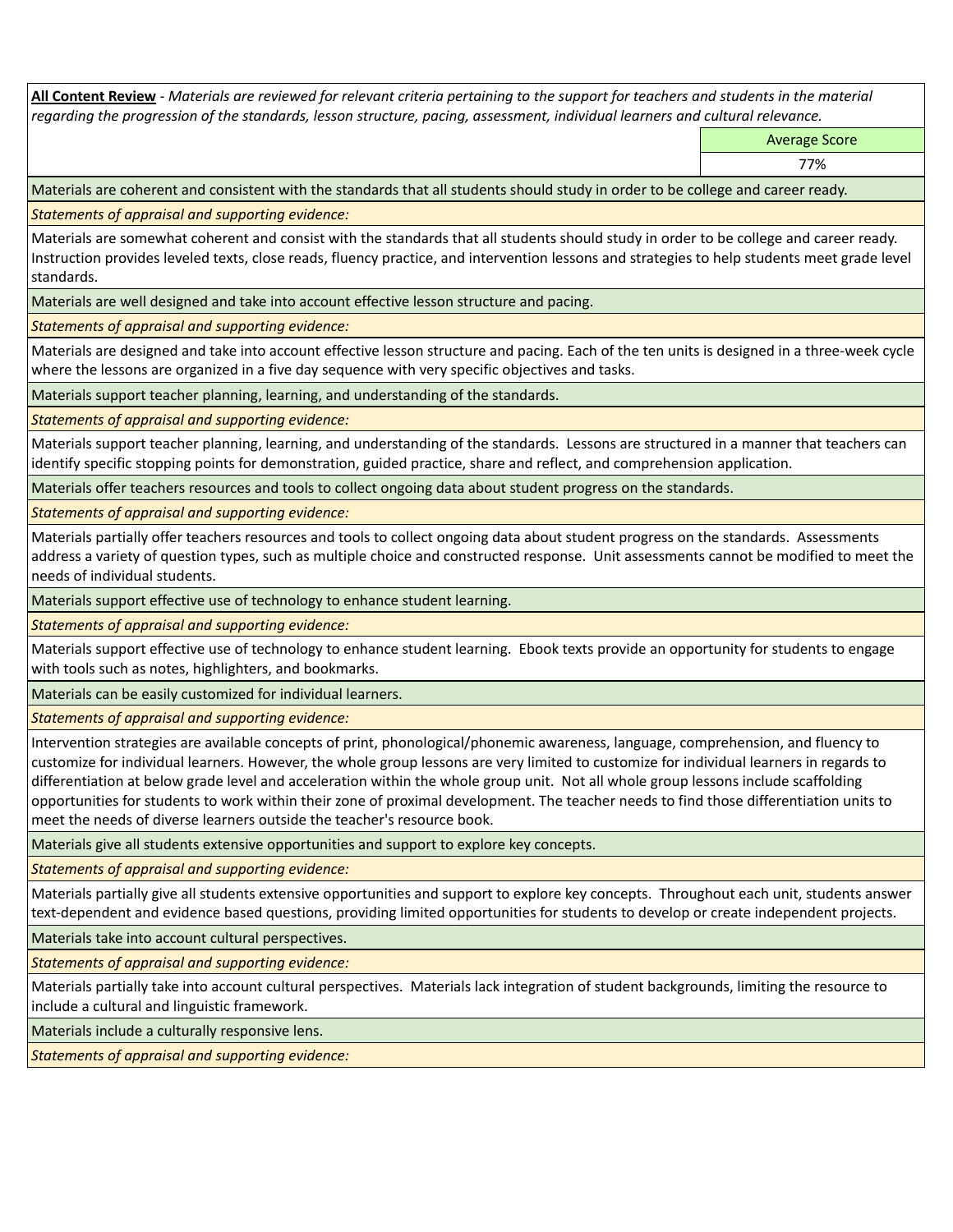Materials address some multiple ethnic descriptions, interpretations, or perspectives of events and experiences. Students have limited opportunities to use a responsive lens on multicultural perspectives or experiences. The publisher only provides general information about students with diverse needs, but lacks the invitation for students to become culturally responsive to those diverse needs by involving them in critical conversations, projects, or investigations that can assist them in viewing with a lens outside of their own world.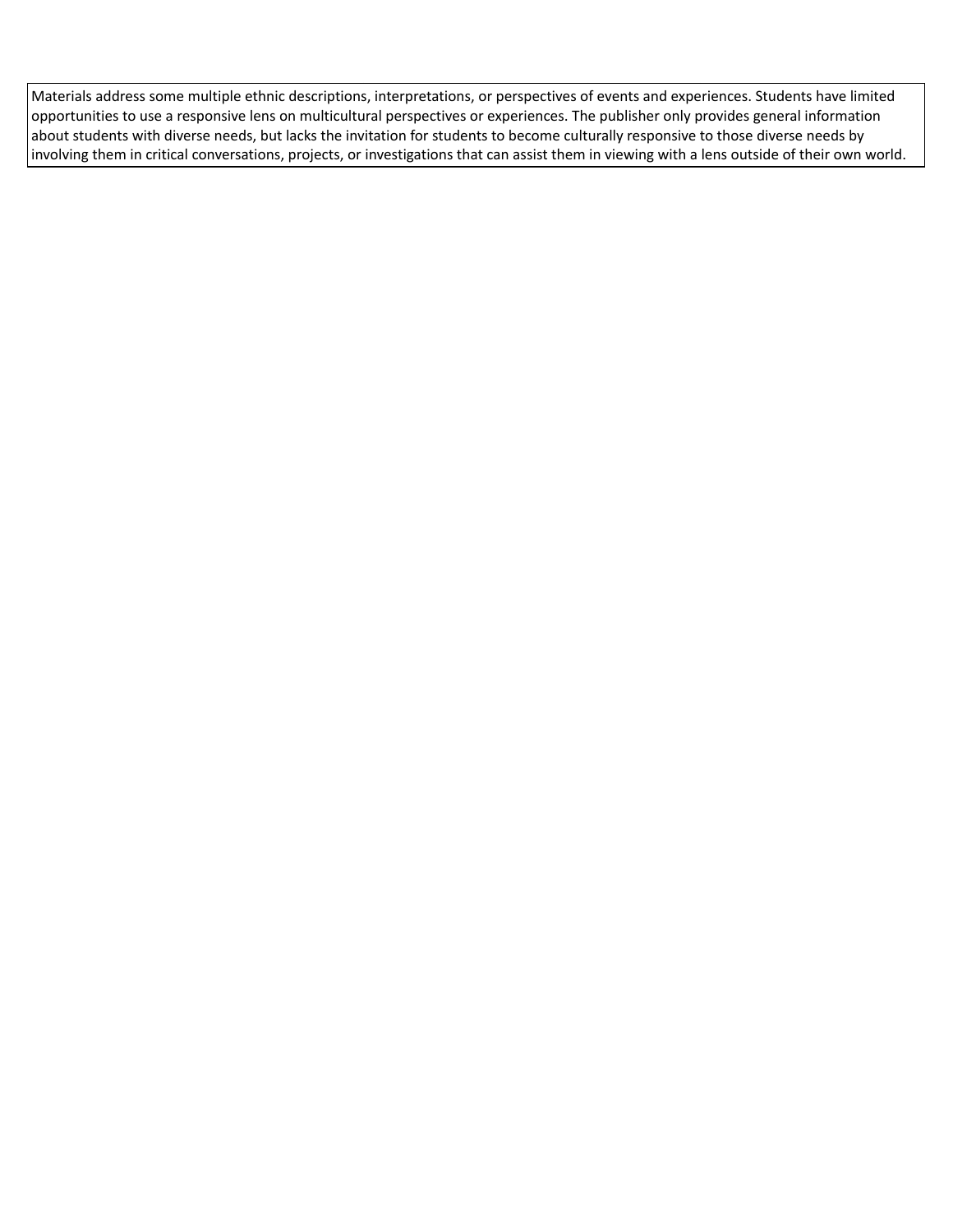| Reviewers' Professional Summation - These materials are reviewed by Level II and Level III educators from across New Mexico. The      |
|---------------------------------------------------------------------------------------------------------------------------------------|
| reviewers have brought their knowledge, experience and expertise into the review of these materials. They offer here their individual |
| summary of the material as a whole.                                                                                                   |

Reviewer #: 76

*Background and experience:*

I am a Level III New Mexico Teacher with a Bilingual endorsement. I have a Master's Degree in Education with a Specialization in Bilingual Education and an administrative license in K-12th grade. I am a National Board Certified Teacher in English as New Language with a specialization in early/middle childhood. I am a member of the Southwest International Dyslexia Association (SWIDA). I have worked as a bilingual teacher for seven years and as an Instructional coach for five years. I am currently an Elementary Literacy Specialist for my school district. I recently became a Language Essentials for Teachers of Reading and Spelling (LETRS) facilitator for the state of New Mexico.

## *Professional summary of material:*

The material provides correlations to the CCSS. The resources are organized by topic. Each topic is three weeks in length and provides a weekly assessment. There are many opportunities for work independently, in groups, and within their ability levels. Culturally and linguistically responsive resources are limited. Materials address some multiple ethnic descriptions, interpretations, or perspectives of events and experiences. Students have limited opportunities for them to use a responsive lens on multicultural perspectives or experiences. The publisher only provides general information about students with diverse needs, but lacks the invitation for students to become culturally responsive to those diverse needs by involving them in critical conversations, projects, or investigations that can assist them in viewing with a lens outside of their own world. Resources are easy to access and the material is organized in a manner that is easy to follow. The lessons do not mention the standards that are addressed, making it difficult to interpret what standards are taught on a daily basis.

Reviewer #: 78

*Background and experience:*

I am Level II NM teacher a with Bilingual/TESOL endorsement. I have a Master's Degree in Education with concentration in Language, Literacy, and Culture. In addition to my bilingual/TESOL endorsement, I am endorsed to teaching Mathematics K-8. I am a member of the district's Equity Council, representing the academic and social needs of Bilingual students. I have worked as a bilingual teacher for six years, specializing in a maintenance model and working with K-5 Spanish Language Arts students. I have been a national reviewer twice for the development and bias sensitivity of WIDA/ACCESS 2nd-5th grade levels in English Language Development standards.

*Professional summary of material:*